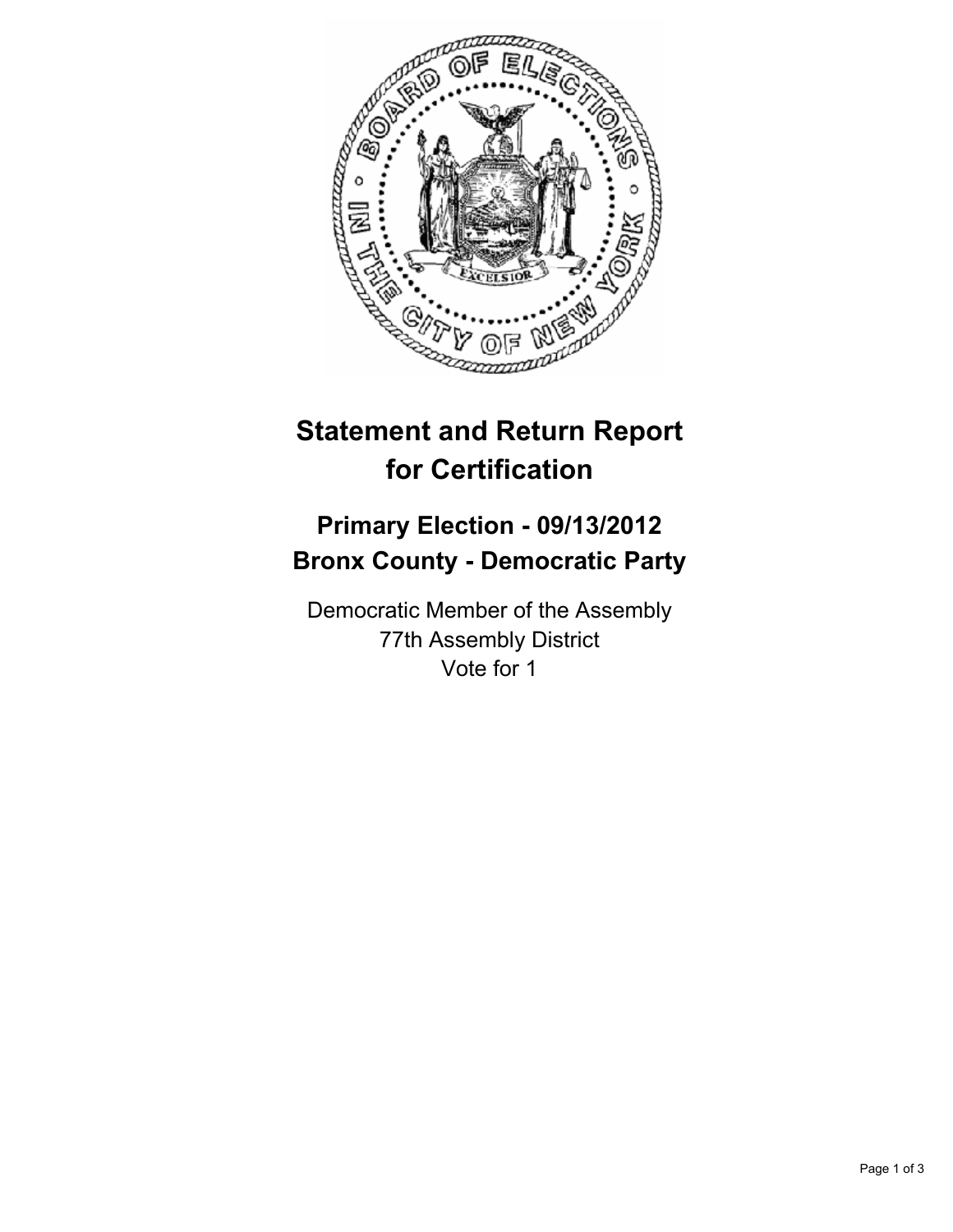

## **Assembly District 77**

| <b>PUBLIC COUNTER</b>                                    | 3,241 |
|----------------------------------------------------------|-------|
| <b>EMERGENCY</b>                                         | 0     |
| <b>ABSENTEE/MILITARY</b>                                 | 159   |
| <b>FEDERAL</b>                                           | 0     |
| SPECIAL PRESIDENTIAL                                     | 0     |
| <b>AFFIDAVIT</b>                                         | 157   |
| <b>Total Ballots</b>                                     | 3,557 |
| Less - Inapplicable Federal/Special Presidential Ballots | 0     |
| <b>Total Applicable Ballots</b>                          | 3,557 |
| VANESSA L. GIBSON                                        | 3,066 |
| <b>ANTHONY CURRY</b>                                     | 334   |
| ADIANO ESPALLAT (WRITE-IN)                               | 1     |
| CRESIAS ACEVEDO (WRITE-IN)                               | 1     |
| DARA NUSSBAUM VAZQUEZ (WRITE-IN)                         | 1     |
| FERNANDO FERRAR (WRITE-IN)                               | 1     |
| LINCOLN SALMON (WRITE-IN)                                | 1     |
| MANNY RAMIREZ (WRITE-IN)                                 | 1     |
| UNATTRIBUTABLE WRITE-IN (WRITE-IN)                       | 3     |
| <b>Total Votes</b>                                       | 3,409 |
| Unrecorded                                               | 148   |